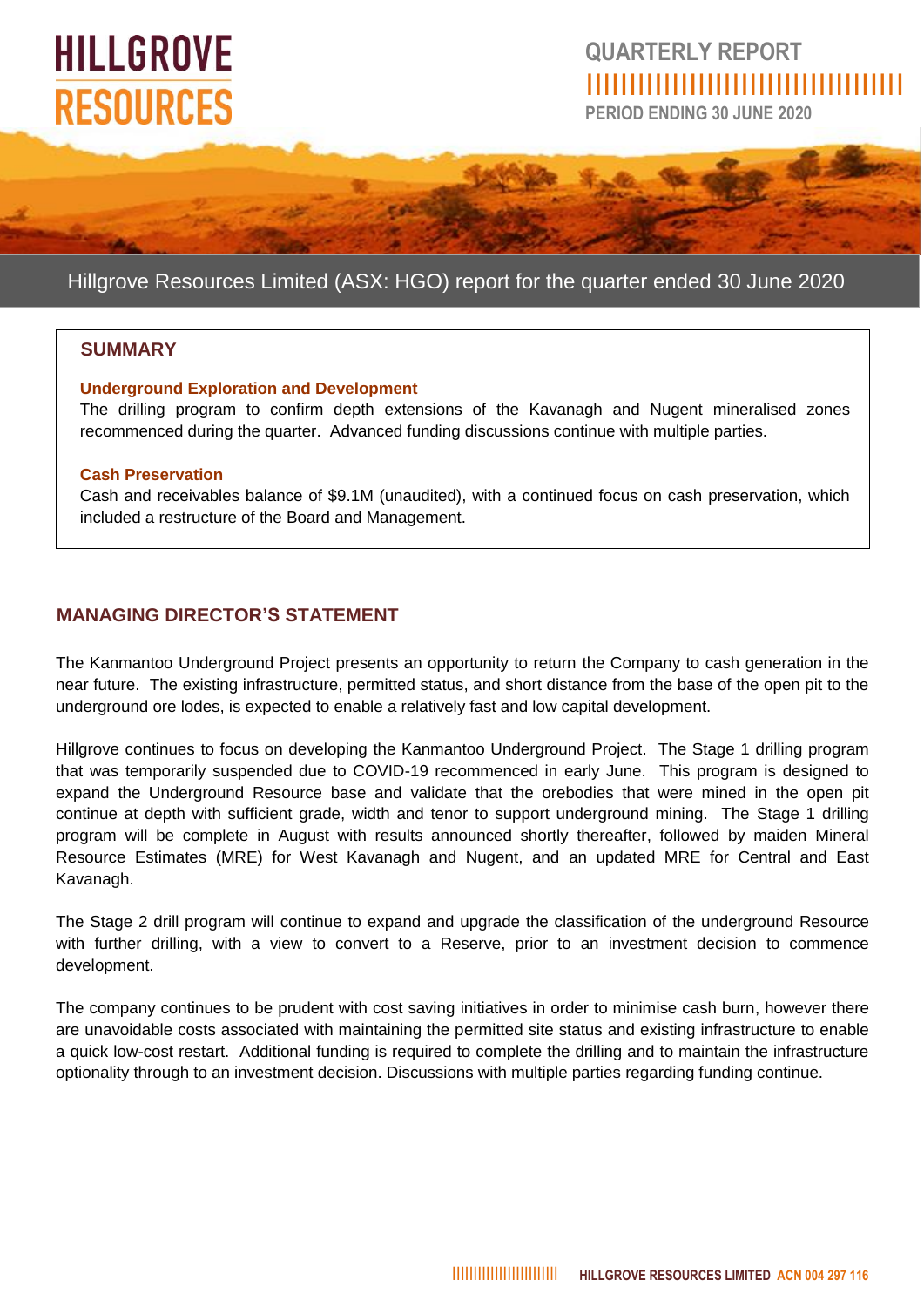#### **DEVELOPMENT PROJECTS**

The Kanmantoo Underground seeks to leverage the existing 360m deep open pit to access ore zones below the pit and nearby satellite pits for relatively low development capital. The Underground maximises value from the existing processing and tailings storage infrastructure at Kanmantoo.

Hillgrove has implemented a staged development strategy for the Kanmantoo Underground which is designed to efficiently drill test areas to confirm depth continuity, and if viable, prove up and move into production, with low exploration and development capital.

Stage 1 drilling is aimed at confirming that the key ore lodes of Kavanagh and Nugent extend at least 150m below the extent of the respective pits with adequate grade and width to support underground mining. This program is underway with results anticipated in August 2020.

Stage 2 seeks to expand Mineral Resource Estimates within Kavanagh and Nugent, and infill drill to improve the geological confidence such that Ore Reserves may be prepared. The aim is to define sufficient Ore Reserves to support the capital investment required to develop the Kavanagh and Nugent underground mining areas.



If the underground is developed, Stage 3 will use cash flows from the initial underground to drill test depth extensions and proximal lodes which were mined during the open pits such as SW Kavanagh and Spitfire. These lodes have potential value uplift for relatively low incremental cost as they utilise the sunk development infrastructure from the mine development.

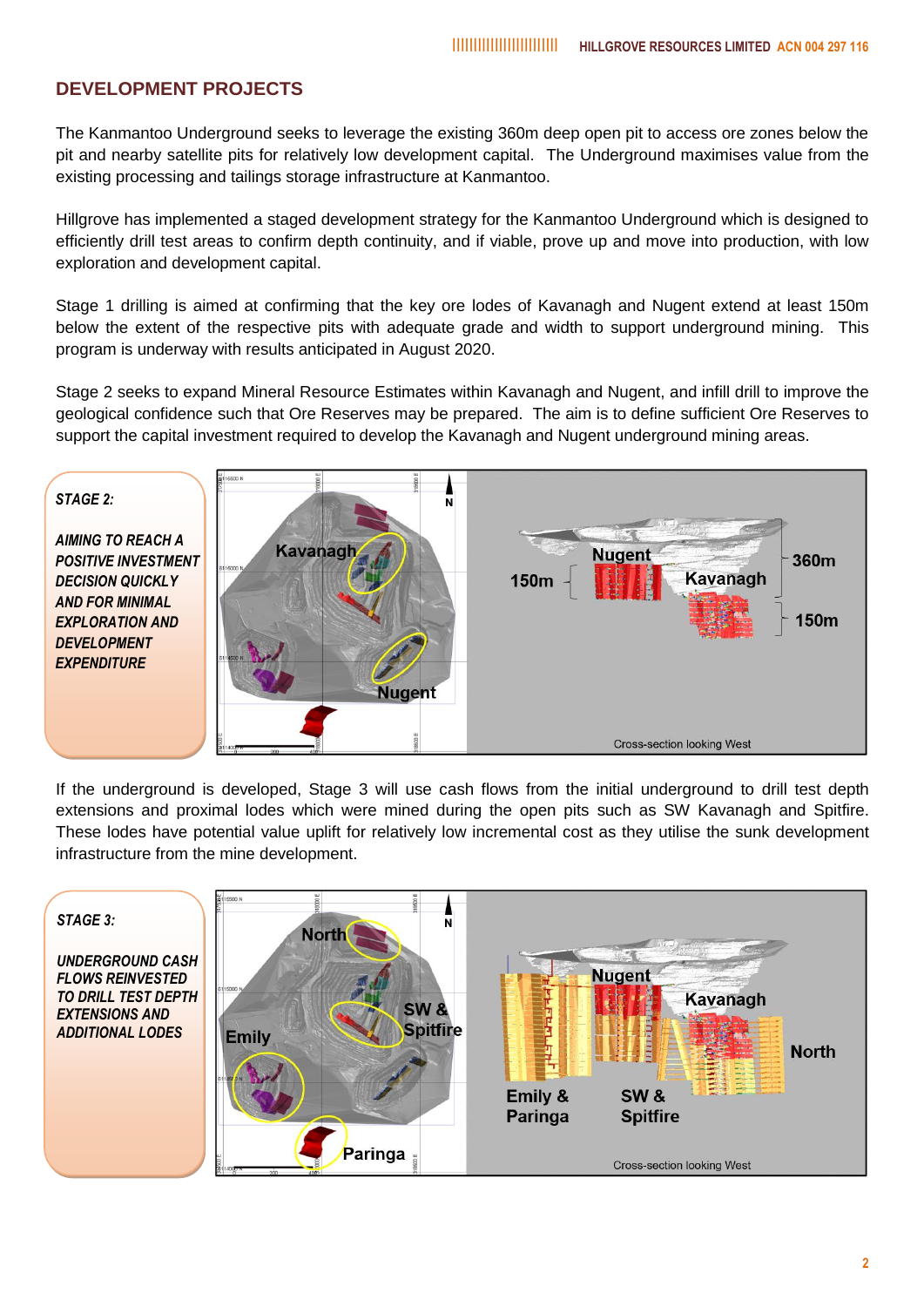#### **EXPLORATION**

Hillgrove has a strong pipeline of exploration opportunities over more than 6,100km2 of tenements.



#### **Kanmantoo Regional**

**PLAN VIEW OF THE LOCATION OF PROJECTS WITHIN** 

The Company continues to advance the exploration of its Cu-Au targets within 10 kms of the Kanmantoo processing plant. These include the previously announced Stella and North West Kanmantoo geochemical and geophysical targets of 29 April 2019.



#### **Stella**

At Stella, the 3D MT (magneto-telluric) geophysical survey completed and reported in 2019 has been modelled. This has identified the Stella zone as a coincident magnetic high, resistivity low and gravity low target commencing at around 200m below surface. Nearby drilling has intersected a 60m wide zone of chlorite-pyrrhotite-garnet alteration with attendant Cu-Au mineralisation (ASX release of 29 April 2019).



**CROSS SECTION LOOKING NORTH OF MODELLED MAGNETO-TELLURIC TARGET AT STELLA**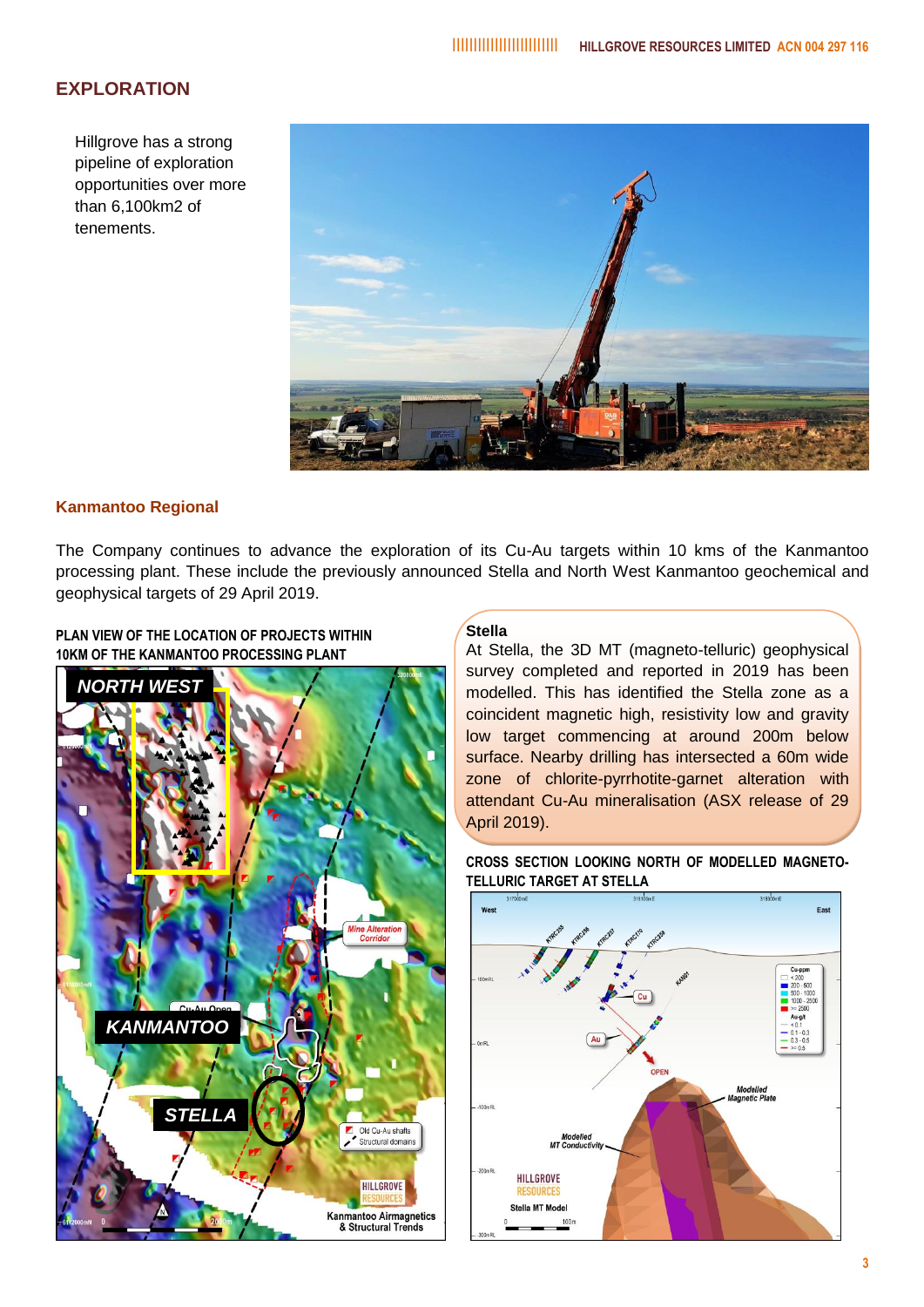#### **North West**

Mapping and sampling has identified a 2.4km long zone of Cu-Au anomalism coincident with a strong magnetic high and broad widths of iron-oxide alteration and iron-oxide brecciation at surface, within 4.5kms of the Kanmantoo processing plant. Further geophysical and geochemical surveys are in progress.

The rock chip sampling, where possible, across the North-West Kanmantoo area has identified mineralisation with a strong magmatic association including;

- Rock chip samples to 2.2 g/t Au, 0.1% Cu
- Elevated Mo, Bi, Co, Sn, U, La

The area has not previously been drilled by HGO or its predecessors. A series of three holes drilled in 1962 by the Department of Mines are not able to be spatially located, although somewhere in the area. These intersected strong copper mineralisation with attendant specular haematite, magnetite and chalcopyrite.

Further work is in progress to define drill targets.

#### **PLAN VIEW OF COPPER SOIL GEOCHEMISTRY AT NORTH WEST KANAMNTOO**



#### **South East Delamerian**

Hillgrove holds 5,652 sq kms of exploration licences in the south-east of South Australia, partly covering the Delamerian orogen. The Delamerian orogen is now being investigated by the Geological Survey of South Australia and MINEX-CRC for its porphyry copper-gold endowment as a consequence of the discoveries on the Stavely Belt, which is also within the Delamerian orogen in western Victoria. As a result of the government funding the geological investigations and ensuing drilling programs, a large portion of the Delamerian in eastern South Australia has been placed under a Section 15 tenement moratorium. The moratorium does not impact on Hillgrove's ability to progress its exploration activities on its licences however, the moratorium does mean no further licences will be issued whilst the moratorium is in force.

Hillgrove has continued its low-cost program of passive seismic, gravity and geochemical data acquisition. The passive-seismic data will be used to model the depth of the Murray Valley Sediments over the prospective Cambrian basement to prioritise its exploration activities. This has proven to work successfully, showing large areas of the Company's exploration area having cover of less than 100 metres. In addition, small programs continue for soil sampling in areas of minimal cover, re-assaying and petrology of historic drill core stored within the Tonsley core library, gravity data acquisition and data compilation.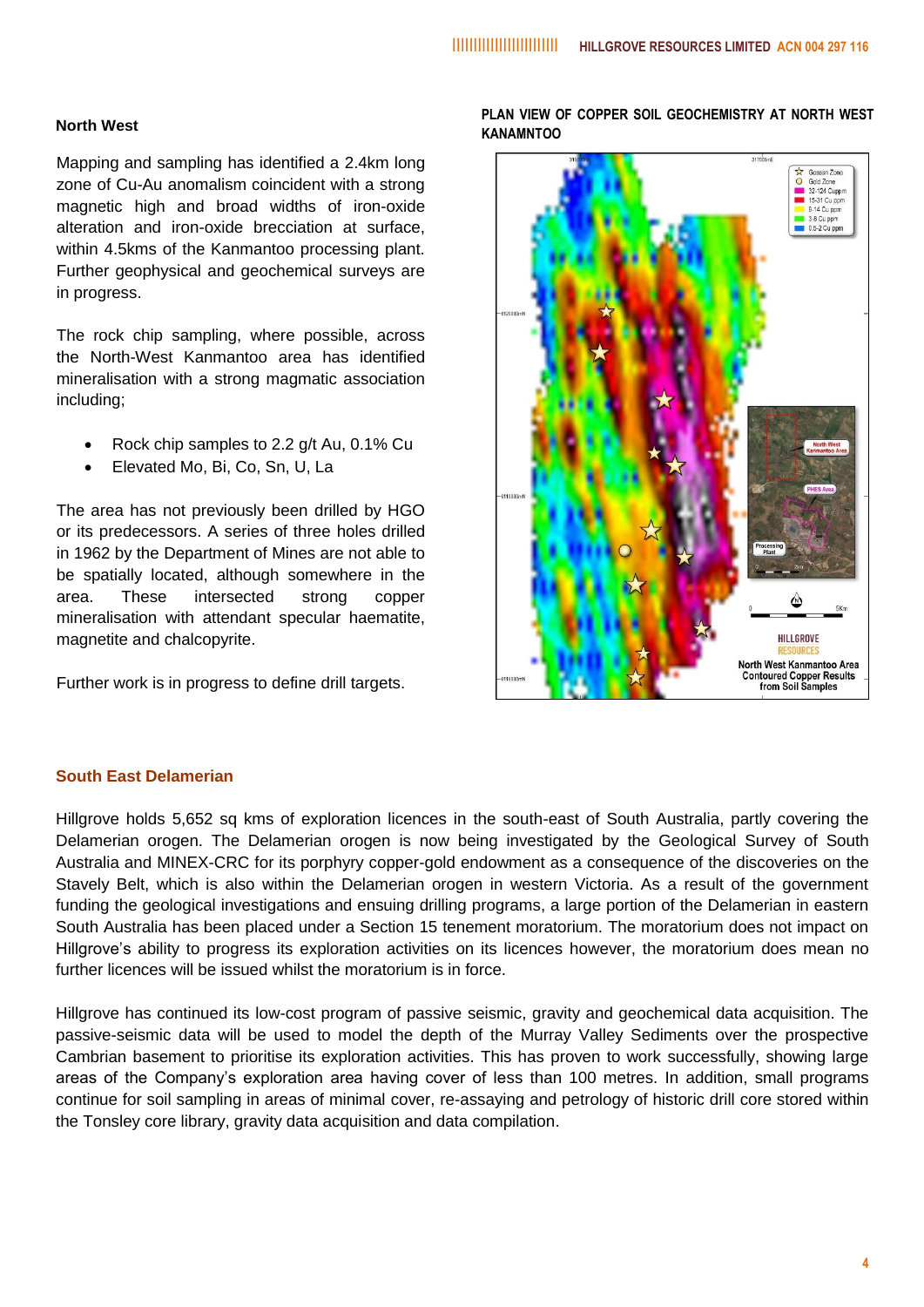The information contained in this announcement that relates to the Exploration Results was first reported by the Company to the ASX on 29 April 2019. The information in this report that relates to the Exploration Results is based on and fairly represents information and supporting documentation compiled by Peter Rolley, a Competent Person, a full time employee of Hillgrove Resources Limited, and a member of the Australian Institute of Geoscientists. Mr Rolley has sufficient experience that is relevant to the style of mineralisation and type of deposit under consideration and to the activity being undertaken to qualify as a Competent Person as defined in the 2012 edition of the 'Australian Code for Reporting Exploration Results, Mineral Resources and Ore Reserves'. Mr Rolley consents to the inclusion in the report of the matters based on his information in the form and context in which it appears. The Company is not aware of any new information or data that materially affects the information included in the original announcement. The Company confirms that the form and context in which the Competent Person's findings are presented have not been materially modified from the original market announcement.

#### **HILLGROVE CORPORATE**

#### **Board Renewal**

The Board was restructured following the completion of open pit mining activities to focus on developing the underground project and extracting value from the exploration assets. This led to the following changes during the quarter:

- Derek Carter replacing John Gooding as Chairman; and
- Phil Baker and Tony Breuer stepping down from the Board.

#### **Change of Company Secretary**

Post quarter end, Paul Kiley stepped down as Chief Financial Officer (CFO) and Company Secretary, with his role taken on by the remaining employees. Joe Sutanto has been appointed Company Secretary of Hillgrove Resources and its subsidiaries.

#### **Cash and Cost Reductions**

Cash and receivables balance of \$9.1M at the end of the quarter (unaudited).

The Company continues to be prudent with cash burn, through cost reduction initiatives. However, in order to maintain the processing plant for quick restart and meet the regulatory requirements of the mine site, relatively high cash burn is incurred for site care and maintenance, water recirculation, and regulatory obligations.

#### **INDONESIAN GOLD AND GOLD/COPPER ASSETS**

The Company is continuing its withdrawal from Indonesia. Hillgrove no longer has any Indonesian employees or ongoing cash outflows associated with the maintenance of the existing tenements.

The Indonesian projects have been on care and maintenance since 2013 and the carrying value of both projects was fully impaired in 2015.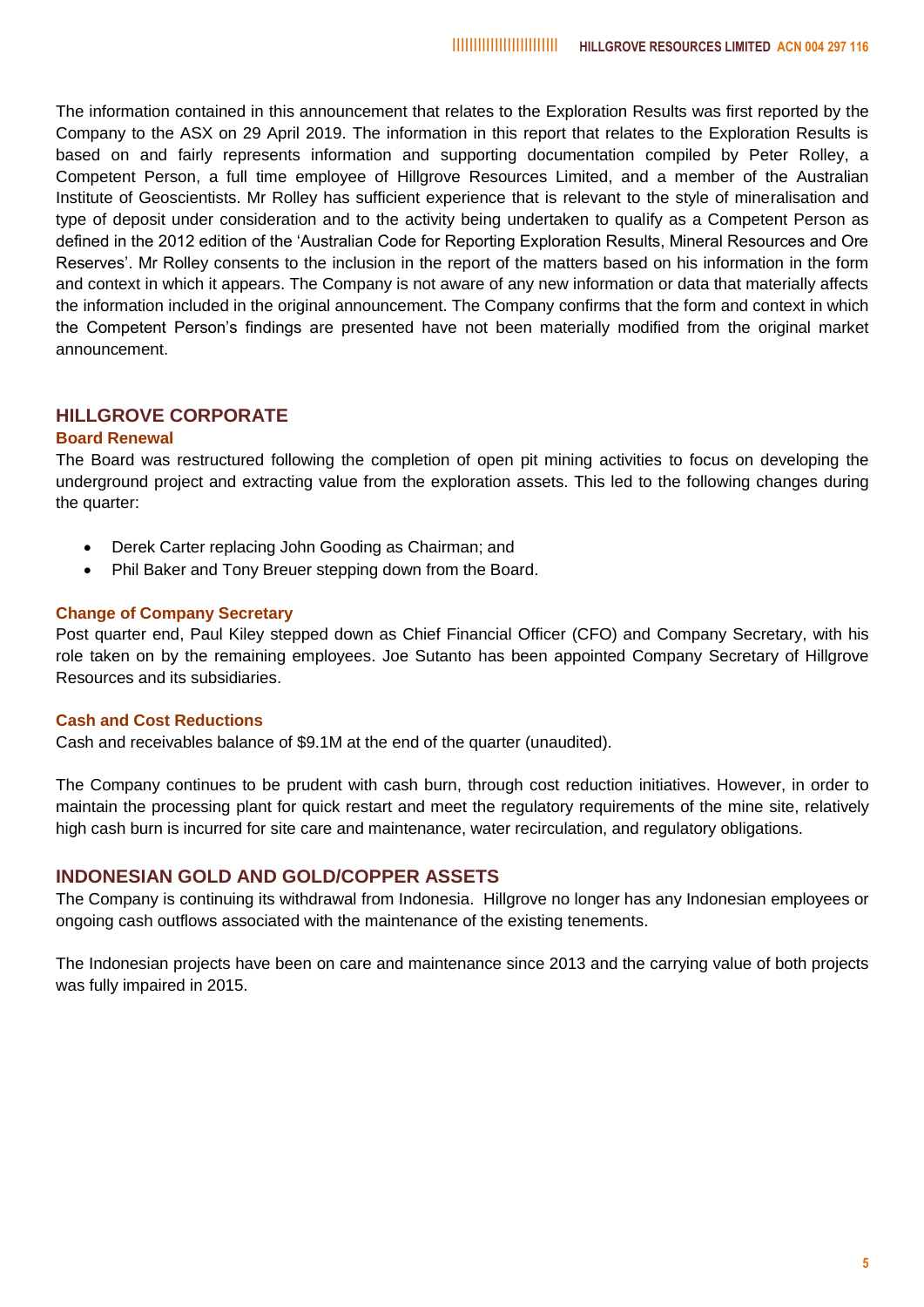#### **MINERAL RESOURCE & ORE RESERVE**

#### **Mineral Resources for Kanmantoo as at 31 December 2019**

On 30 October 2019 the Company released a new Mineral Resource Estimate for the first of its underground opportunities on a portion of the deeper Kavanagh mineralisation beneath the Giant Open Pit. The Mineral Resource Estimate does not include any Ore Reserve, and is estimated at a cut-off grade and geologic continuity suitable for eventual underground studies for its exploitation.

The Table below summarises the Mineral Resource Estimate ("MRE") for the Central and East Kavanagh underground areas between 900 and 750 mRL at 0.6% Cu cut-off grade.

| <b>Mine</b> | <b>JORC 2012</b><br><b>Classification</b> | Tonnage<br>(kt) | Cu<br>(%) | Au<br>(g/t) | Ag<br>(g/t) | <b>Cu Metal</b><br>(kt) |
|-------------|-------------------------------------------|-----------------|-----------|-------------|-------------|-------------------------|
| Kavanagh UG | Indicated                                 | 646             | 1.63      | 0.13        | 3.6         | 10.5                    |
|             | Inferred                                  | 310             | 1.8       | 0.2         | 4           | 6                       |
|             | Total                                     | 957             | 1.7       | 0.14        | 3.8         | 16.2                    |

**MINERAL RESOURCE ESTIMATE FOR CENTRAL AND EAST KAVANAGH UNDERGROUND AREA**

The information in this report that relates to the Mineral Resources on the Kavanagh underground project were initially reported by the Company to ASX on 30 October 2019. The Company confirms that it is not aware of any new information or data that materially affects the information included in the original market announcement and that all material assumptions and technical parameters underpinning the estimate in the relevant market announcement continue to apply and have not materially changed. The Company confirms that the form and context in which the Competent Person's findings are presented have not been materially modified from the original market announcement.

#### **Statement of Ore Reserves As At 31 March 2020**

As a result of the cessation of open pit mining operations at Kanmantoo in May 2019 resulting from the depletion of all Ore Reserves within the Giant Open Pit, and the completion of milling of all stockpiles in March 2020, there is no longer an Ore Reserve reported for the Kanmantoo District.

The information in this release that relates to the Ore Reserve is prepared by a Competent Person in accordance with the JORC Code 2012. Further information on the Kanmantoo Ore Reserves is available in the Hillgrove Updated Ore Reserve Estimate released to the ASX on 18 October 2016. Hillgrove Resources confirms that it is not aware of any new information or data that materially affects the information included in that market announcement and in the case of estimates of Ore Reserves for open pit mining that all material assumptions and technical parameters underpinning the estimates in the relevant market announcement continue to apply and have not materially changed except for open pit mining and processing depletion. Hillgrove Resources confirms that the form and context in which the findings of the Competent Person Lachlan Wallace in relation to the Ore Reserve estimates are presented, have not been materially modified from the original market announcement apart from mining and processing depletion. Lachlan Wallace (MAusIMM) consents to the inclusion in this report of the matters based on their information in the form and context in which it appears.